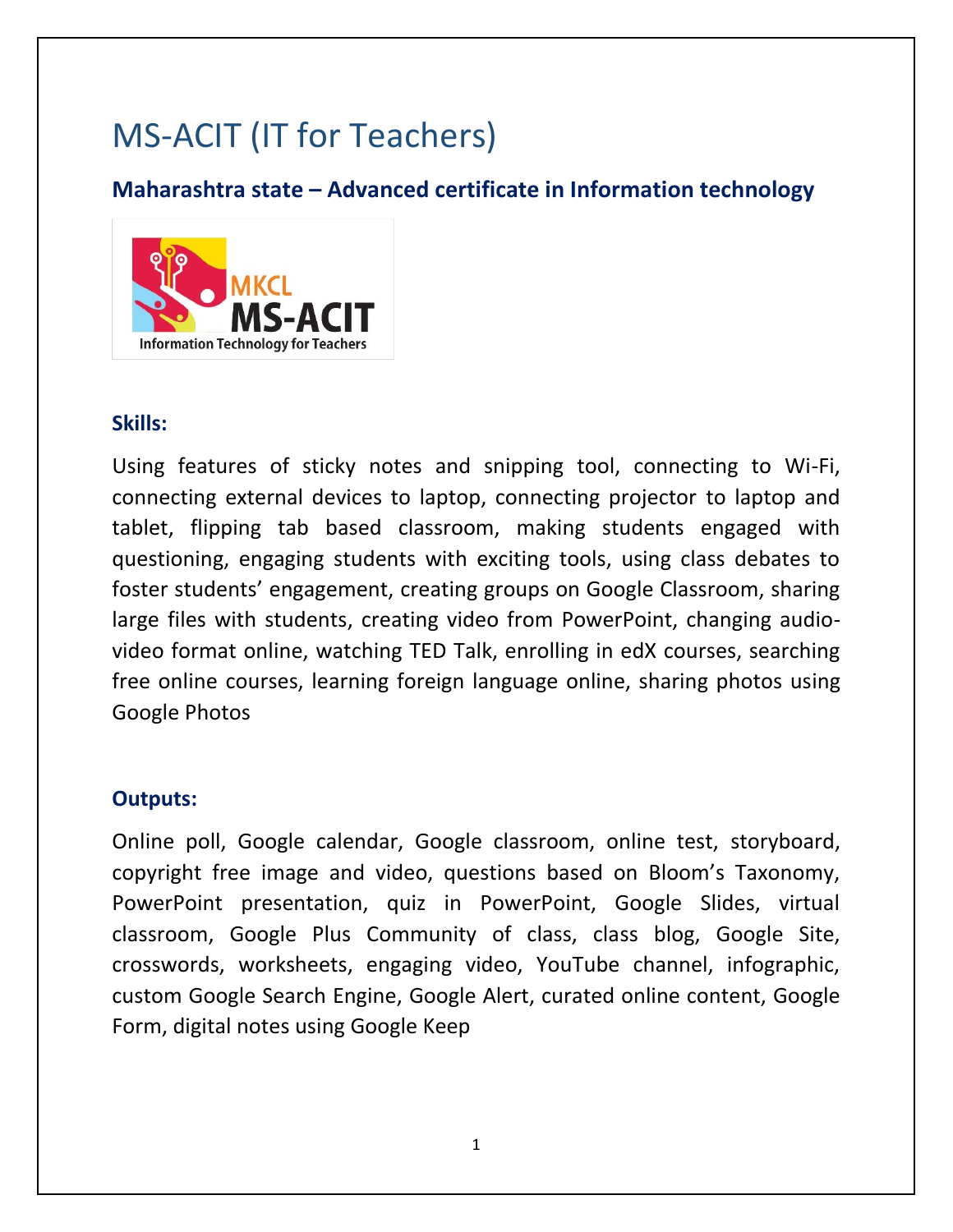# **Online poll**

| <b>easypolls</b>                                           | $\frac{1}{2}$ Like 4K   |                               | Welcome, krantip@mkcl.org Log out Contact us FAQ News About Free Online Surveys |                                                                    |               |               |
|------------------------------------------------------------|-------------------------|-------------------------------|---------------------------------------------------------------------------------|--------------------------------------------------------------------|---------------|---------------|
|                                                            |                         | Poll                          | My polls                                                                        | Containers                                                         | Tell a friend | Account       |
| Look & feel<br>Options<br>Question<br>Premium              |                         |                               |                                                                                 | <b>Preview</b>                                                     | web mobile    |               |
| <b>Question text:</b>                                      | $\mathbf{N}$<br>$\odot$ | 目目                            |                                                                                 | Have you visited an art museum?<br>O Yes                           |               |               |
| Have you visited an art museum?                            |                         |                               |                                                                                 | <b>ON</b><br>See results vote<br>survey software                   |               |               |
| <b>Choices:</b>                                            | TE                      |                               |                                                                                 | Poll link and embed-code will appear here after the poll is saved. |               | <b>Garage</b> |
| Yes                                                        |                         | $\equiv$ $\times$             |                                                                                 |                                                                    |               |               |
| Nol<br>r.                                                  |                         | $\equiv$ $\times$             |                                                                                 |                                                                    |               |               |
| enter choice<br>(Text in the last choice adds a new field) |                         | $\overline{\phantom{a}}$<br>Ξ |                                                                                 |                                                                    |               |               |
| $\pm$ Save<br>new                                          |                         |                               |                                                                                 |                                                                    |               |               |

# **Google Calendar**

| 25 Google Calendar - Month X                                                                                    |       |                         |                |                                                              |       |                |              |        |              |                           |                     |                    |
|-----------------------------------------------------------------------------------------------------------------|-------|-------------------------|----------------|--------------------------------------------------------------|-------|----------------|--------------|--------|--------------|---------------------------|---------------------|--------------------|
| $\leftarrow$ $\rightarrow$<br>C<br>■ Secure   https://calendar.google.com/calendar/render?tab=wc#main_7%7Cmonth |       |                         |                |                                                              |       |                |              |        |              |                           | ☆<br>◈              | $\ddot{\ddot{\ }}$ |
| Google                                                                                                          |       | Search Calendar         |                |                                                              |       |                |              | Q      |              | 排                         |                     |                    |
| Calendar                                                                                                        | Today |                         |                | Added Test 1 on Tue 29 Aug 2017 at 10:30. Undo<br>August 201 | Day   | Week           | <b>Month</b> | 4 Days | Agenda       | More $\blacktriangledown$ | ¤ -                 |                    |
| CREATE                                                                                                          | Mon   | Tue                     | Wed            | Thu                                                          | Fri   | Sat            | Sun          |        | <b>Tasks</b> |                           | $\overline{\times}$ |                    |
|                                                                                                                 | 31    | 1 Aug                   | $\overline{2}$ | 3                                                            | 4     | 5              | 6            |        |              | kdp158's list             |                     |                    |
| $\triangleright$ Mini calendar<br>$\star$ My calendars<br>$\overline{\phantom{a}}$                              |       |                         |                |                                                              |       |                |              |        | ⊏            |                           | >                   |                    |
| R<br>Class IX<br>Class VIII<br>Science                                                                          | 7     | 8                       | 9              | 10                                                           | 11    | 12             | 13           |        |              |                           |                     |                    |
| Tasks<br>$\sim$ Other calendars<br>$\overline{\phantom{a}}$<br>Add a friend's calendar                          | 14    | 15                      | 16             | 17                                                           | 18    | 19             | 20           |        |              |                           |                     |                    |
| Holidays in India                                                                                               | 21    | 22                      | 23             | 24                                                           | 25    | 26             | 27           |        |              |                           |                     |                    |
| Terms - Privacy                                                                                                 | 28    | 29<br>10:30 Sc 10:30 Te | 30             | 31                                                           | 1 Sep | $\overline{2}$ | 3            |        | Actions >    |                           | m                   |                    |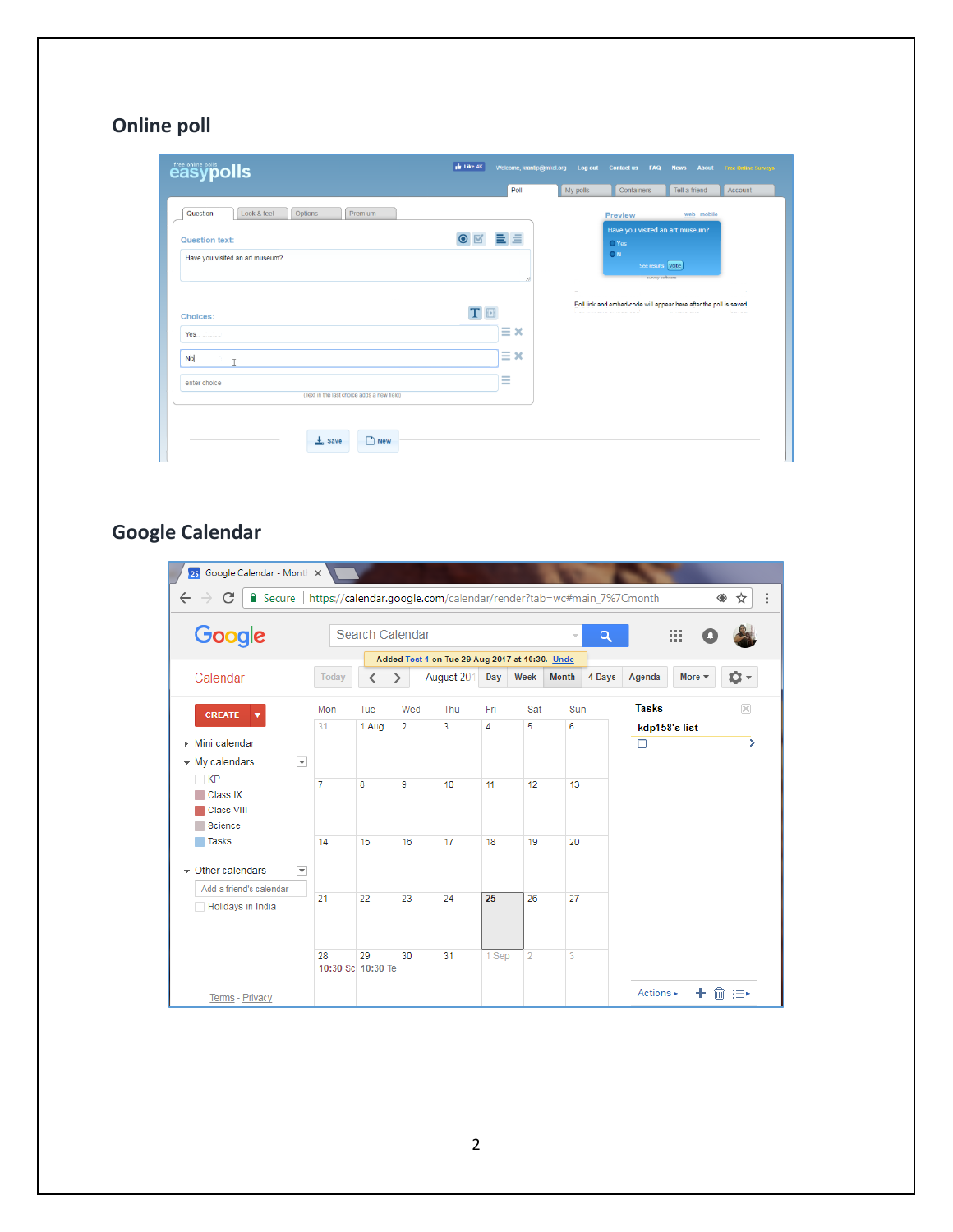#### **Online test**

|                                                        | Question #1 (2 points) |
|--------------------------------------------------------|------------------------|
| The electric bulb is usually filled with nitrogen gas. |                        |
| <b>C</b> True                                          |                        |
| C) False                                               |                        |
|                                                        |                        |
|                                                        |                        |
|                                                        | Question #2 (3 points) |
|                                                        |                        |
| Which of the following is used in pencils?             |                        |
|                                                        |                        |
| Graphite                                               |                        |
| o                                                      |                        |
| <b>Silicon</b>                                         |                        |
| Charcoal                                               |                        |
| <b>Phosphorous</b><br>o                                |                        |
|                                                        |                        |

## **Google Site**

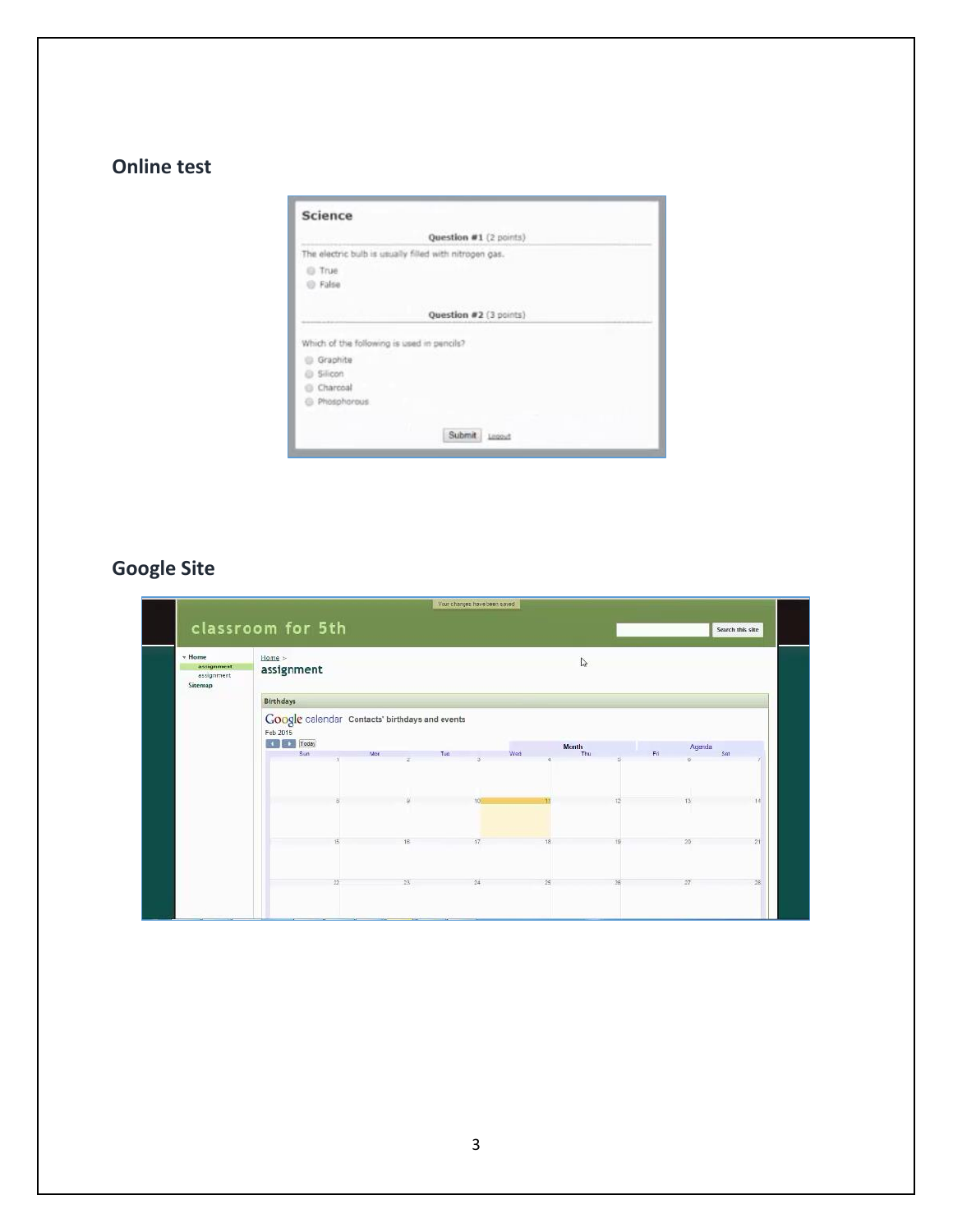## **Detailed Syllabus:**

This course offers the skills which will transform a School Teacher to eSchool Teacher. These skills cover 21st Century Skills to make teachers ready to perform different roles as a 21st-century teacher.

| <b>Role of 21st Century Teacher</b> | <b>21st Century Mindset</b>                | <b>21st Century Skills</b>                                                    |
|-------------------------------------|--------------------------------------------|-------------------------------------------------------------------------------|
| <b>Technology Facilitator</b>       |                                            |                                                                               |
|                                     | माझी टॅबलेटशी मैत्री                       | I can open the browser on tablet                                              |
|                                     | I am connected मी तंत्रज्ञान<br>स्नेही आहे | I can identify the errors while<br>opening the browser                        |
|                                     | Projecting ideas and facts                 | I can write the error in the sticky<br>notes                                  |
|                                     | माझी टॅब वर्ग खोली                         | I can use the features of Sticky<br>notes                                     |
|                                     |                                            | I can take the screenshot of error<br>using snipping tool                     |
|                                     |                                            | I can use the features of Snipping<br>tool                                    |
|                                     |                                            | I can connect to Wi-Fi                                                        |
|                                     |                                            | I can check the connectivity to the<br>server                                 |
|                                     |                                            | I can connect charger to tablet                                               |
|                                     |                                            | I can connect headphones to the<br>tablet                                     |
|                                     |                                            | I can switch on/ off the projector                                            |
|                                     |                                            | I can connect laptop to the<br>projector                                      |
|                                     |                                            | I can set up a laptop to run a slide<br>show on a projector                   |
|                                     |                                            | I can check the IT Infrastructure of<br>classroom                             |
|                                     |                                            | I can troubleshoot fundamental<br>technological problems                      |
| <b>Classroom Facilitator</b>        |                                            |                                                                               |
|                                     | मी टॅबवर शिकवतो                            | I can manage my classroom on<br>tablet                                        |
|                                     | माझ्या वर्गाची नवी रचना                    | I can use tablet in the classroom                                             |
|                                     | अर्थपूर्ण अभिप्राय                         | I can differentiate between<br>traditional classroom and flipped<br>classroom |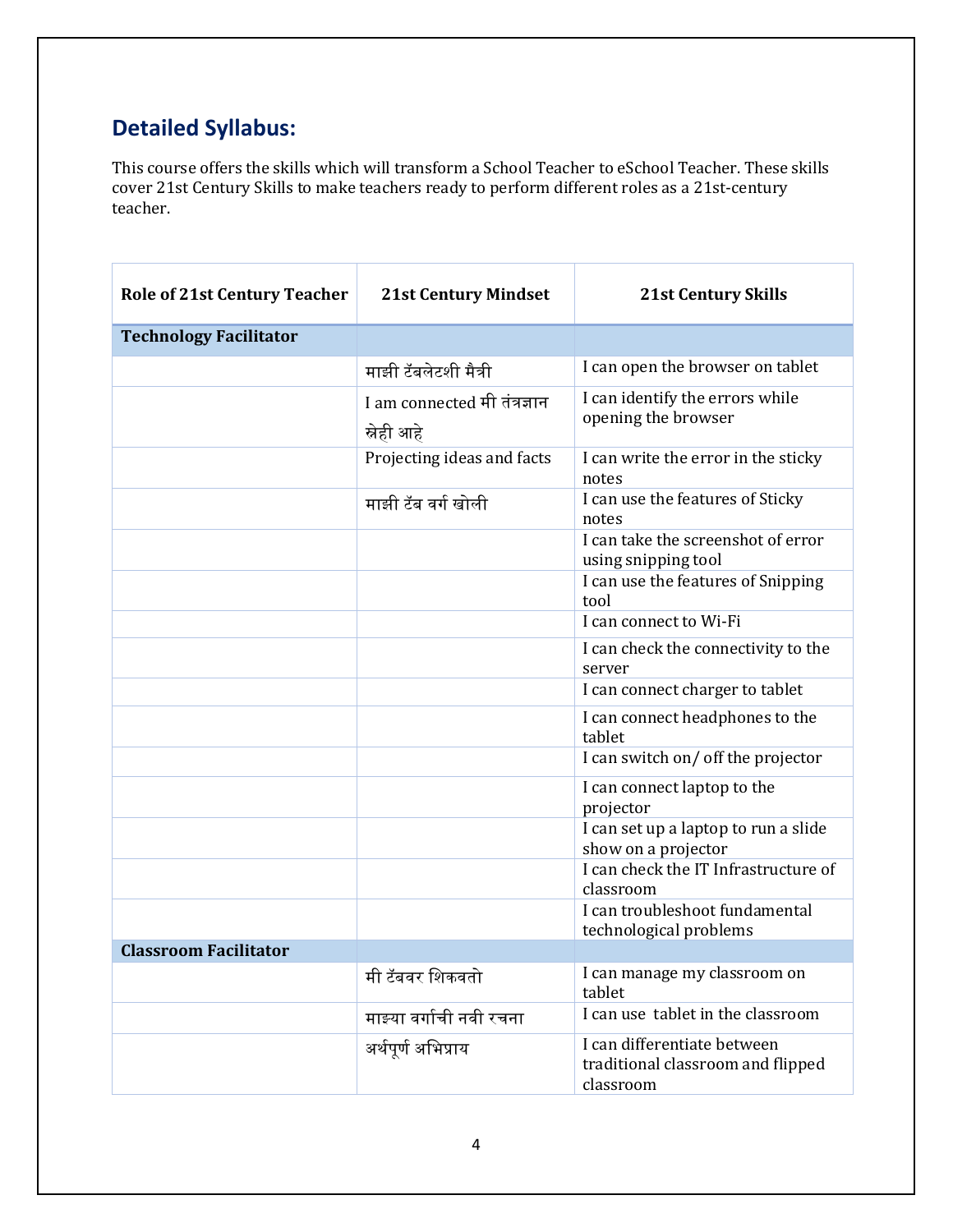|                             | प्रश्नातून उत्तराकडे      | I can make the settings of tab-based<br>classroom                  |
|-----------------------------|---------------------------|--------------------------------------------------------------------|
|                             | कार्यरत मुले              | I can flip my tab based classroom                                  |
|                             | माझ्या वर्गाचे नियोजन     | I can prepare my students to give<br>effective peer feedback       |
|                             |                           | I can identify that students are<br>engaged                        |
|                             |                           | I can make students engaged in<br>questioning                      |
|                             |                           | I can engage students with exciting<br>tools                       |
|                             |                           | I can promote active learning in the<br>classroom                  |
|                             |                           | I can foster students learning<br>through the use of debates       |
|                             |                           | I can use polling software in<br>teaching                          |
|                             |                           | I can create online poll                                           |
|                             |                           | I can manage my classroom using<br>Google Calendar                 |
|                             |                           | I can create a Google Calendar                                     |
|                             |                           | I can create Google classroom                                      |
| <b>Academic Facilitator</b> |                           |                                                                    |
|                             | वर्गातील मुलांचे गट       | I can create groups in Google<br>Classroom                         |
|                             | माझा वर्ग माझ्या मोबाईलवर | I can access student's assignments<br>quickly                      |
|                             | डाउनलोड व अपलोड           | I can organise my class stream                                     |
|                             |                           | I can manage learning content on<br>mobile device                  |
|                             |                           | I can upload and download files to<br>virtual classroom            |
|                             |                           | I can share large files with students                              |
| eContent Developer          |                           |                                                                    |
|                             | शिकण्याची उद्दिष्ट्ये     | I can write objectives using Bloom's<br>Taxonomy                   |
|                             | मी पाठाची योजना तयार केली | I can prepare learning object using<br>Gagne's nine events         |
|                             | मनोरंजक शिक्षण साहित्य    | I can develop a learning object<br>using Rapid Content Development |
|                             | मल्टिमिडीया               | I can prepare a lesson plan using<br>the ASSURE model              |
|                             | ऑडिओ आणि विडिओ            | I can prepare video using Windows<br>Movie Maker                   |
|                             | स्टोरीबोर्ड               | I can create a video from<br>PowerPoint                            |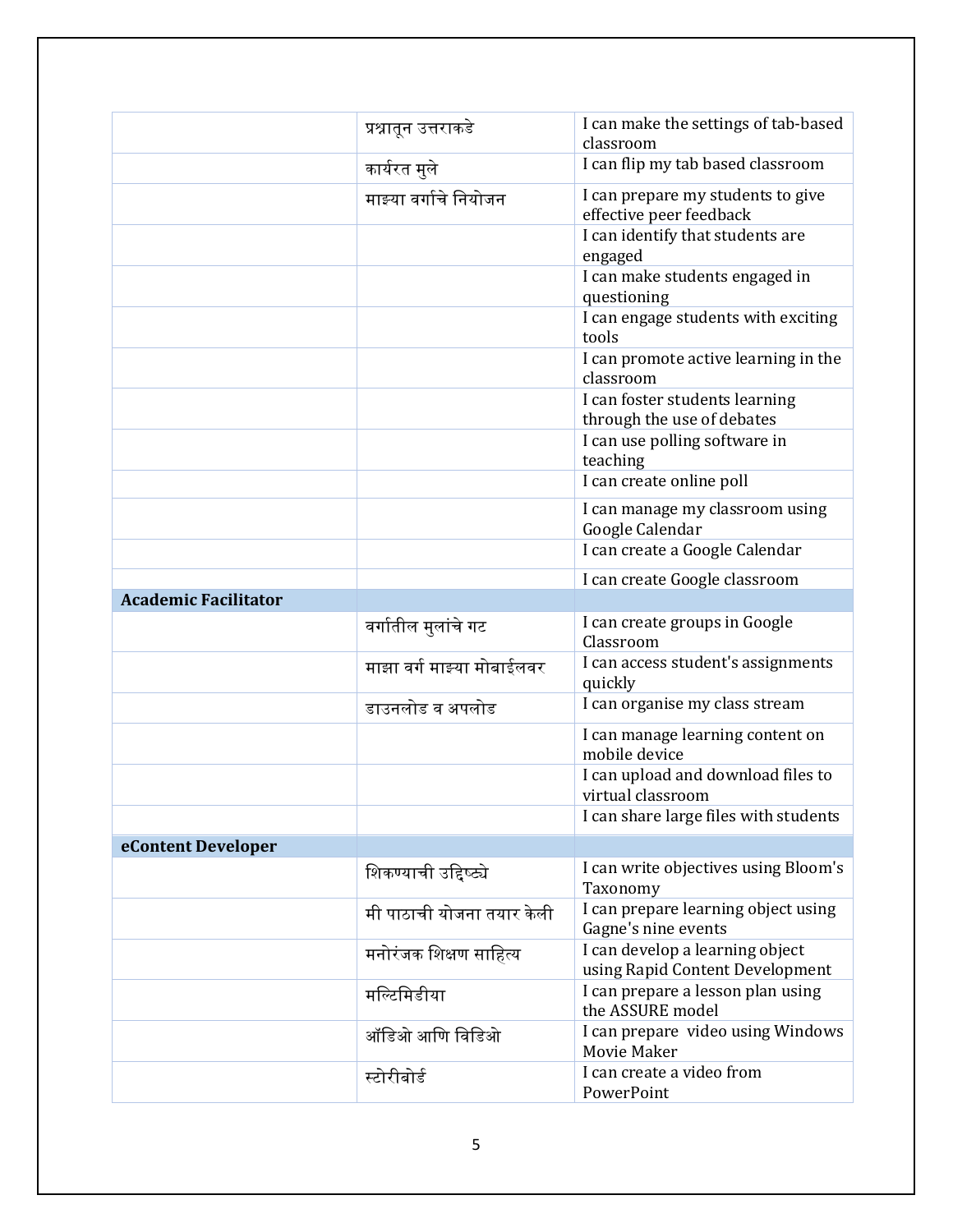|                       | आकर्षक विडिओ                | I can change the audio-video format<br>online                 |
|-----------------------|-----------------------------|---------------------------------------------------------------|
|                       | विडिओ एडिटिंग               | I can identify different multimedia<br>tools for teaching     |
|                       | माहितीचा शोध                | I can use multimedia tools in<br>teaching                     |
|                       | ऑनलाईन माहिती               | I can develop multimedia activities<br>for the students       |
|                       |                             | I can insert audio in PowerPoint                              |
|                       |                             | I can create a storyboard                                     |
|                       |                             | I can use storyboard for teaching<br>and learning             |
|                       |                             | I can use existing video content                              |
|                       |                             | I can record the screen using<br>Camtasia                     |
|                       |                             | I can insert audio into the video                             |
|                       |                             | I can edit video in Camtasia                                  |
|                       |                             | I can use Google to find information                          |
|                       |                             | I can use Wikipedia to design the<br>assignments              |
|                       |                             | I can make use of open resources                              |
|                       |                             | I can use online material<br>considering copyright issues     |
| eAssessment Developer |                             |                                                               |
|                       | प्रश्नांची योजना            | I can plan questions                                          |
|                       | चांगले प्रश्न               | I can prepare different types of<br>questions                 |
|                       |                             | I can create online test                                      |
|                       |                             | I can write good questions                                    |
|                       |                             | I can construct questions based on<br><b>Bloom's Taxonomy</b> |
| eTutor                |                             |                                                               |
|                       | सोशल मीडिया                 | I can use Skype                                               |
|                       | आकर्षक प्रेझेंटेशन          | I can use Facebook as a teaching<br>tool                      |
|                       | प्रश्नमंजूषा                | I can create a presentation                                   |
|                       | ऑनलाईन वर्ग                 | I can animate PowerPoint<br>presentation                      |
|                       | वर्गाचा ब्लॉग किंवा वेबसाईट | I can create a quiz in PowerPoint                             |
|                       | पाठाची आकर्षक योजना         | I can use Google Slides                                       |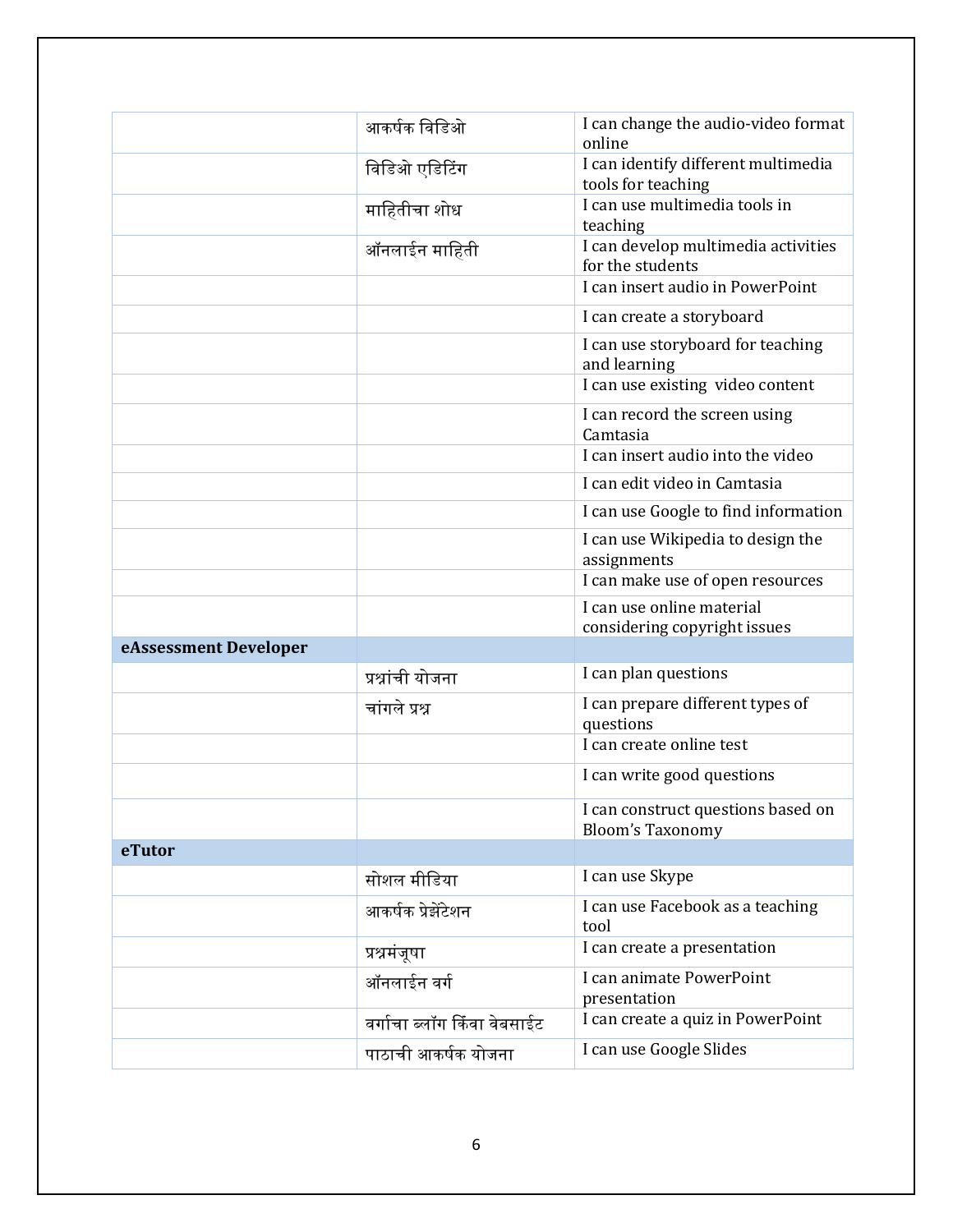|                         | मनोरंजक उपक्रम               | I can answer the real-time<br>questions of students' via Google<br>Slides |
|-------------------------|------------------------------|---------------------------------------------------------------------------|
|                         |                              | I can build virtual classroom using<br>WizIQ                              |
|                         |                              | I can create Google plus community<br>for class                           |
|                         |                              | I can share notes on class blog                                           |
|                         |                              | I can connect with student and<br>parents using Google Sites              |
|                         |                              | I can use Google Drawing for<br>different subjects                        |
|                         |                              | I can collate lesson resources using<br>google drive                      |
|                         |                              | I can create crosswords and<br>worksheets                                 |
|                         |                              | I can create engaging videos                                              |
| <b>Techno pedagogue</b> |                              |                                                                           |
|                         | Learning with video          | I can make use of videos in teaching                                      |
|                         | शैक्षणिक उद्देशासाठी अॅप्सचा | I can create YouTube channel                                              |
|                         | उपयोग                        |                                                                           |
|                         | ऑनलाईन ॲप्स                  | I can use NeuroNation app to<br>improve students ability                  |
|                         | Mobile Learning              | I can use StayFocusd app to<br>improve students productivity              |
|                         | <b>Photo Sharing</b>         | I can create infographics                                                 |
|                         |                              | I can make use of online sticky<br>notes                                  |
|                         |                              | I can use voice recorder mobile app                                       |
|                         |                              | I can make use of mobile learning in<br>the classroom                     |
|                         |                              | I can share photos using Google<br>photos                                 |
|                         |                              | I can use Instagram in the<br>classroom                                   |
| <b>Researcher</b>       |                              |                                                                           |
|                         | सर्च सेवा                    | I can use google translate                                                |
|                         | शैक्षणिक संसाधने             | I can contribute to google translate                                      |
|                         | गुगलची वैशिष्ट्ये            | I can create a custom Google Search<br>Engine for my students             |
|                         | उपयुक्त वेबसाईट्स            | I can make available eBooks for the<br>students                           |
|                         |                              | I can set up Google Alerts                                                |